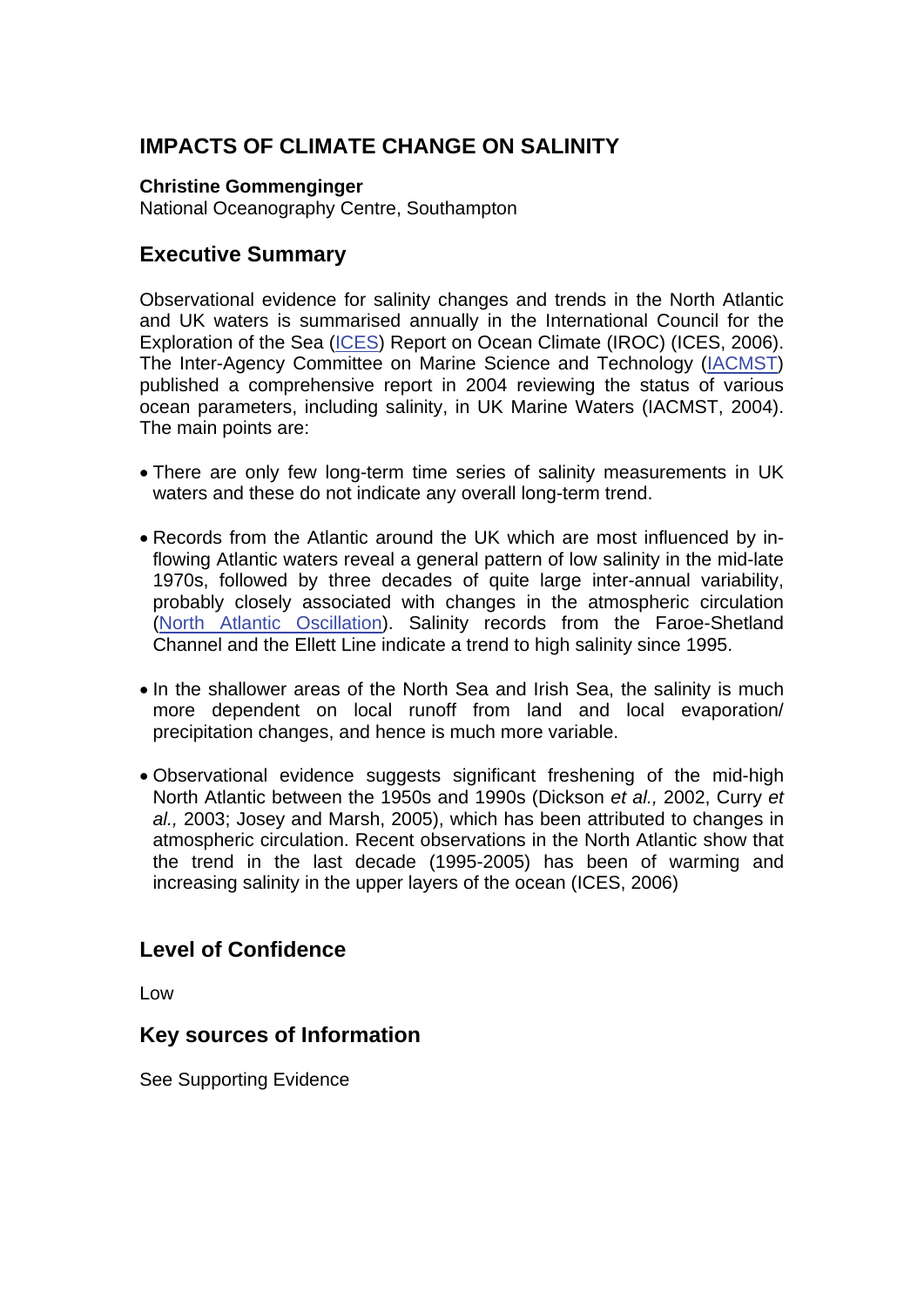## **Supporting Evidence**

The ICES Reports on Ocean Climate provide a view of environmental conditions in the North Atlantic by summarising results from long-term observations at standard sections and stations. The IROC (formerly known as the ICES Annual Ocean Climate Status Summary) is an annual publication by the ICES Working Group on Oceanic Hydrography (ICES, 2006).

The Inter-Agency Committee on Marine Science and Technology (IACMST) published a comprehensive report in 2004 on the status of various ocean parameters, including salinity, in UK Marine Waters (IACMST, 2004). The IACMST report included a review of the findings of the ICES group up to 2004.

Summary of changes and trends in salinity for UK waters (extracted from IACMST, 2004)

- Atlantic waters and adjacent shelf areas had low winter and summer sea surface salinity (SSS) in the mid-late 1970s (associated with the passage of the [Great Salinity Anomaly \(GSA\)\),](http://www.mccip.org.uk/arc/glossary.htm) followed by three decades of large inter-annual variability.
- Salinity records from the Faroe-Shetland Channel and the Ellett Line indicate a recent trend to high salinity.
- There is no discernible trend in mean SSS in the English Channel from 1900 to the early 1980s.
- SSS averaged over the Irish Sea from 1950 to 2002 shows a decrease in both winter and summer.

**Please acknowledge this document as: Gommenginger, C. (2006). Impacts of Climate Change on Ocean Salinity in Marine Climate Change Impacts Annual Report Card 2006 (Eds. Buckley, P.J, Dye, S.R. and Baxter, J.M), Online Summary Reports, MCCIP, Lowestoft, [www.mccip.org.uk](http://www.mccip.org.uk/)**